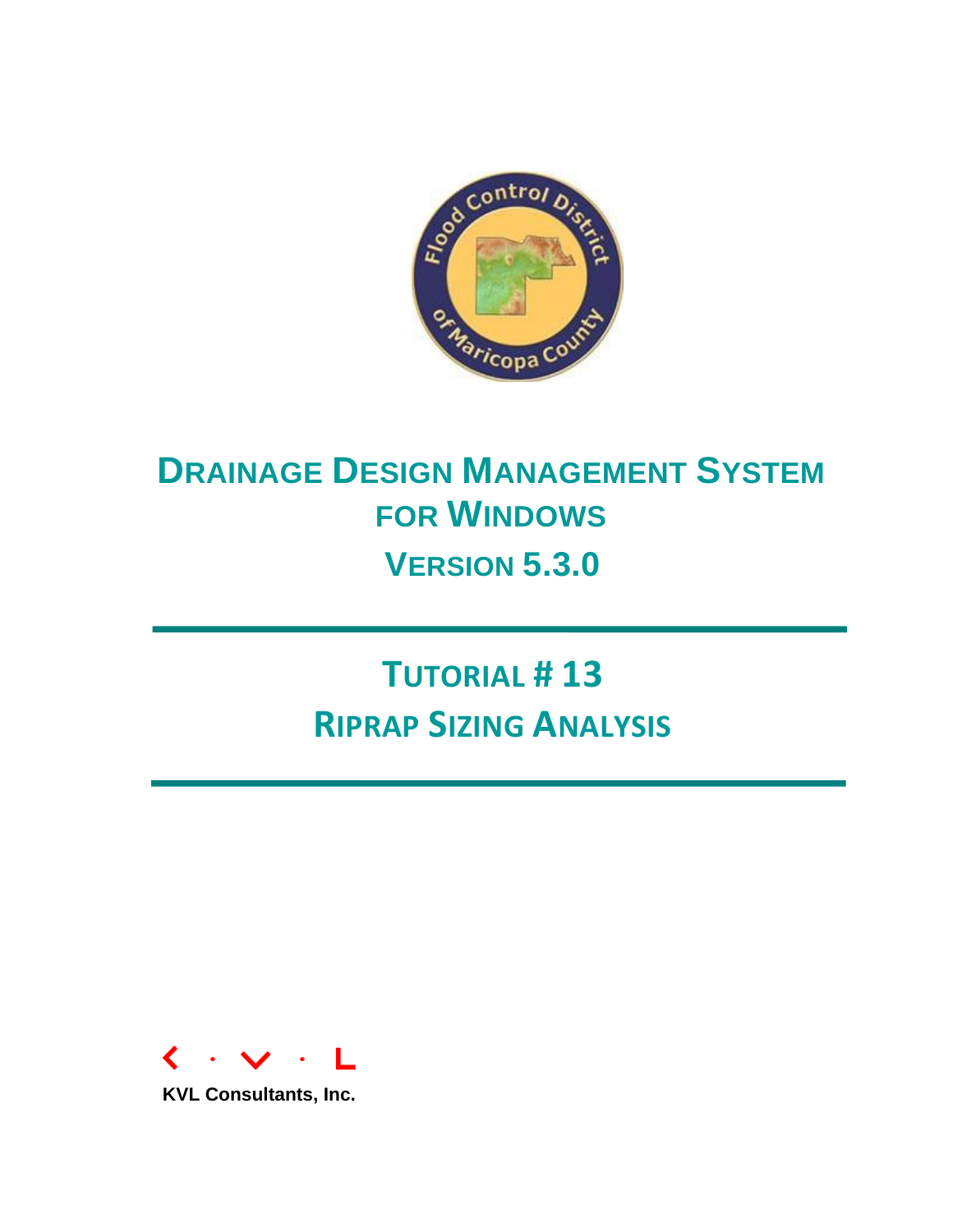## **RIPRAP SIZING ANALYSIS**

# **TABLE OF CONTENTS**

# **No. Section Page**

| 2.0. |                                                             |
|------|-------------------------------------------------------------|
|      | 2.1 STEP 1 - ESTABLISH A NEW PROJECT AND DEFAULTS SET-UP 2  |
|      | 2.2 STEP 2 - PREPARE THE CROSS SECTION AND HYDRAULIC DATA 4 |
|      |                                                             |
|      |                                                             |
|      |                                                             |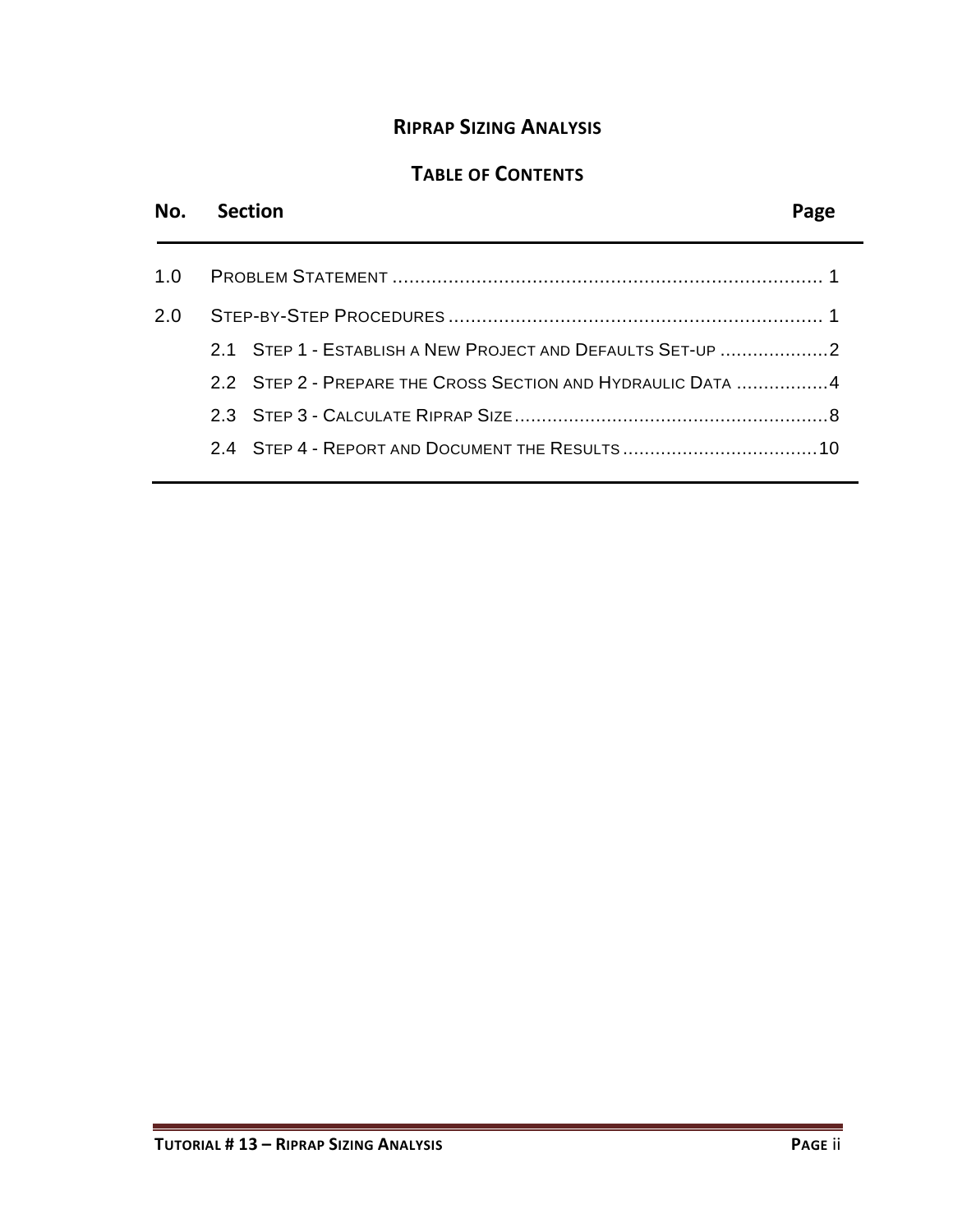# **RIPRAP SIZING ANALYSIS FOR BANK PROTECTION DATE UPDATED: MAY 24, 2016**

### <span id="page-2-0"></span>**1.0 PROBLEM STATEMENT**

To estimate the riprap sizing for bank protection using "*Channel Banks on Curved Reach*" type with the following given design parameters:

#### The Cross Section "*STUDYLOCATIONCROSSSECTION*"

- $\triangleright$  Parameters for Hydraulics and Geometry:
	- **Design Flow Rate (cfs):** *3200*
	- **Channel Slope (ft/ft):** *0.015*
	- **Design Manning's n (Channel, LOB, ROB):** *0.035*
- $\triangleright$  The geometric data (station and elevation) of the cross section:

| Station (X) | <b>Elevation (Y)</b> | <b>Notes</b>              |
|-------------|----------------------|---------------------------|
| 100         | 100                  |                           |
| 106         | 98                   |                           |
| 156         | 98                   | <b>Left Bank Station</b>  |
| 166         | 95                   |                           |
| 191         | 95                   |                           |
| 201         | 98                   | <b>Right Bank Station</b> |
| 251         | 98                   |                           |
| 257         | 100                  |                           |

- $\triangleright$  Parameters for Channel Banks:
	- **Bank Slope Angle (Degrees):** *45.00*
	- **Specific Weight for Stone (lb/cu ft):** *150.00*
	- **Specific Weight for Water (lb/cu ft):** *62.40*

#### <span id="page-2-1"></span>**2.0 STEP-BY-STEP PROCEDURES**

- Step 1: Establish a New Project and Default Set-up
- Step 2: Prepare the Cross Section Geometry
- Step 3: Calculate Riprap Sizing
- Step 4: Report and Document the Results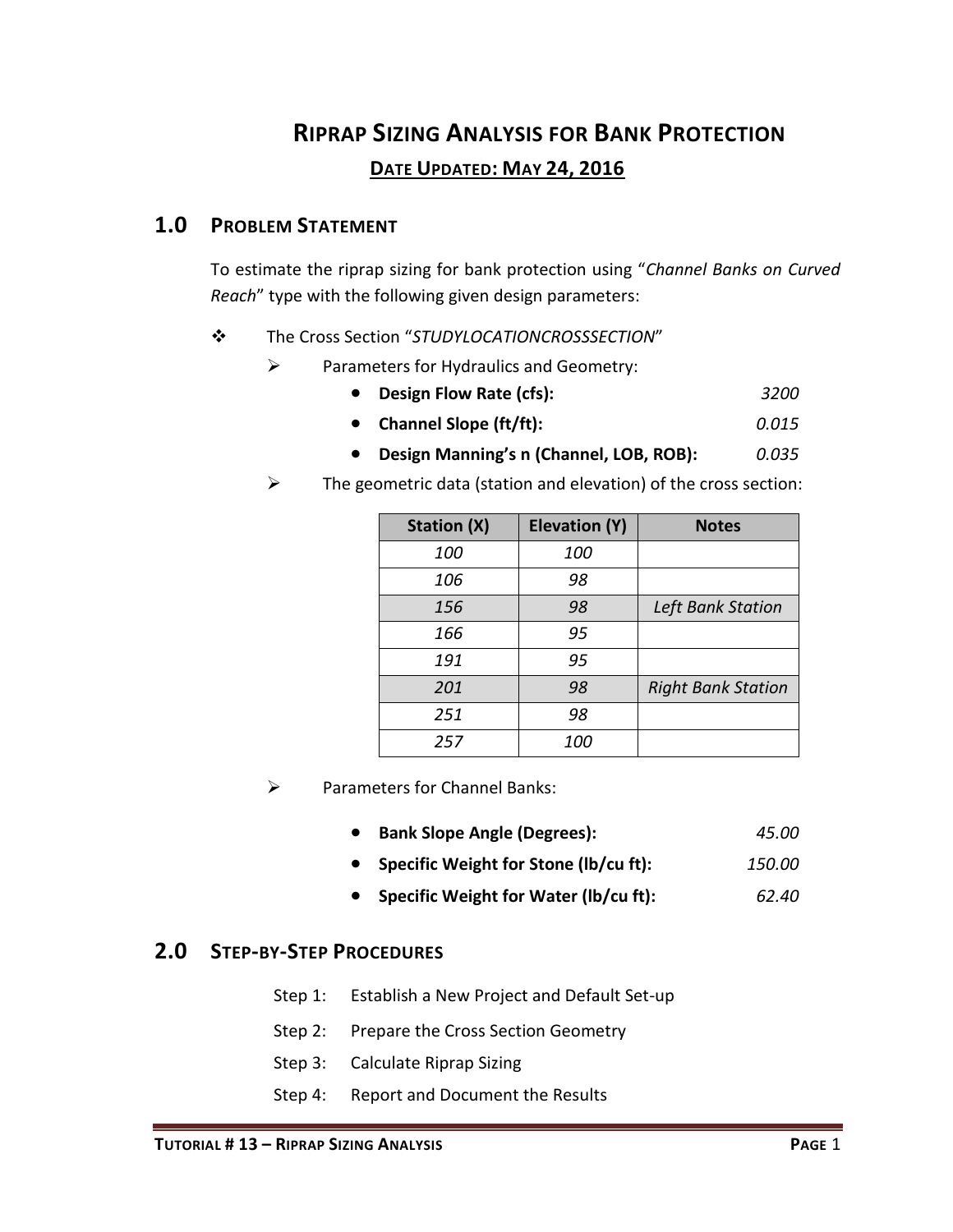### <span id="page-3-0"></span>**2.1 STEP 1 - ESTABLISH A NEW PROJECT AND DEFAULTS SET-UP**

(a) Click the DDMSW icon on the Desktop or Program menu to launch the **DDMSW**. Click **OK** to accept the software disclaimer as is shown in the following figure.



After the **DDMSW** is launched, the **SELECT PROJECT** window is automatically opened as is shown in the following figure.

| List                    |                  |       | Details                                                   |
|-------------------------|------------------|-------|-----------------------------------------------------------|
| Look for                |                  |       |                                                           |
| Reference               | <b>Date</b>      | ID    | Title<br>▲                                                |
| <b>KVLEXAMPLE7A</b>     | 03/02/2016       | 00096 | Rational Method Tutorial                                  |
| <b>KVLEXAMPLE8</b>      | 01/01/2011       | 00050 | <b>Street Drainage Examples</b>                           |
| <b>KVLEXAMPLE9</b>      | 03/01/2016       | 00051 | <b>HEC-1 Tutorial - Custom Storm Event</b>                |
| <b>ATEROSIONEXAMPLE</b> | 03/31/2014       | 00052 | Lateral Erosion Example                                   |
| <b>LAUNCHABLERIPRAP</b> | 01/01/2012 00053 |       | River Mechanics Example - Launchable RipRap               |
| MCMICKENDAM - RUN 3     | 11/24/2015       | 00033 | sediment vield analysis                                   |
| <b>MCMICKEN SY 464D</b> | 11/24/2015 00034 |       | sediment vield analysis                                   |
| PROJECTXSECTIONS        | 02/24/2016 00058 |       | River Mechanics Cross Section Datasets                    |
| RIPRAPSIZING1           | 03/03/2016       | 00134 | River Mechanics Example - Riprap Sizing                   |
| <b>RIPRAPSIZINGFCD</b>  | 01/01/2012 00054 |       | River Mechanics Example - Riprap Sizing                   |
| <b>SEDIMENTYIELD1</b>   | 03/03/2016 00060 |       | River Mechanics Example - Sediment Yield                  |
| <b>SEDIMENTYIELDFCD</b> | 01/01/2012       | 00055 | River Mechanics Example - Sediment Yield                  |
| TASK1110 LATEROSION     | 02/29/2016 00088 |       | Assignment No. 4 - Task 1.1.10 Lenth to Distance Labeling |
| TASK1111 LATEROSION     | 02/29/2016       | 00089 | Assignment No. 4 - Task 1.1.11 Lateral Erosion Project    |
| TASK1111 SCOUR          | 02/29/2016       | 00090 | Assignment No. 4 - Task 1.1.11 Import Total Scour         |
| TASK1112 LRIPRAP        | 02/29/2016       | 00091 | Assignment No. 4 - Task 1.1.12 Launchable Riprap          |
| $\left  \right $        |                  |       | $\blacktriangleright$                                     |
|                         |                  |       |                                                           |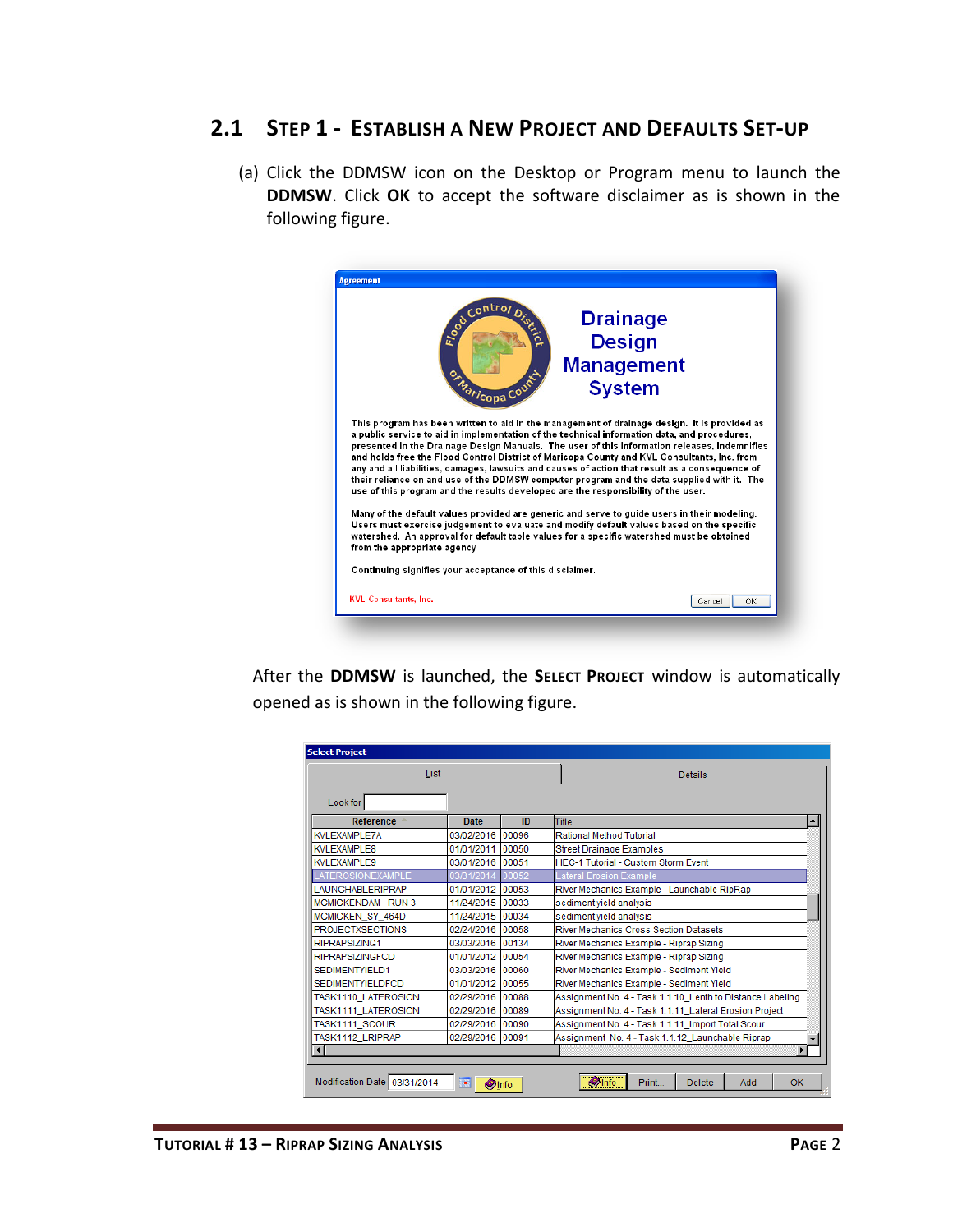- (b) Click the **Add** button on the **SELECT PROJECT** window to start a new project (or you can start a new project by File  $\rightarrow$  New Project  $\rightarrow$  Add).
- (c) Select **River Mechanics** checkbox and click the **OK** button on the **NEW PROJECT OPTIONS** form.
- (d) Type "*RIPRAPSIZING1*" into the **Reference** textbox. This is the name of this newly created project. Users can choose any name for the Reference textbox as long as it does not exist in the current **DDMSW** project database.
- (e) Type into the **Title** textbox a brief descriptive title of this project. *(Optional)*
- (f) Type into the **Location** textbox the location of this project. *(Optional)*
- (g) Type into the **Agency** textbox the agency or company name. *(Optional)*
- (h) Check **River Mechanics Only** checkbox for this project.
- **(i)** Type a detailed description of this project into the comment area under the **Project Reference** frame. *(Optional)*
- (j) On the **Modification Date**, use the current date.
- (k) Click **Save** button to save the entered data.
- (l) Click **OK** button on the **SELECT PROJECT** window, and click **OK** button on the pop-up message box. The following figure shows what the window looks like.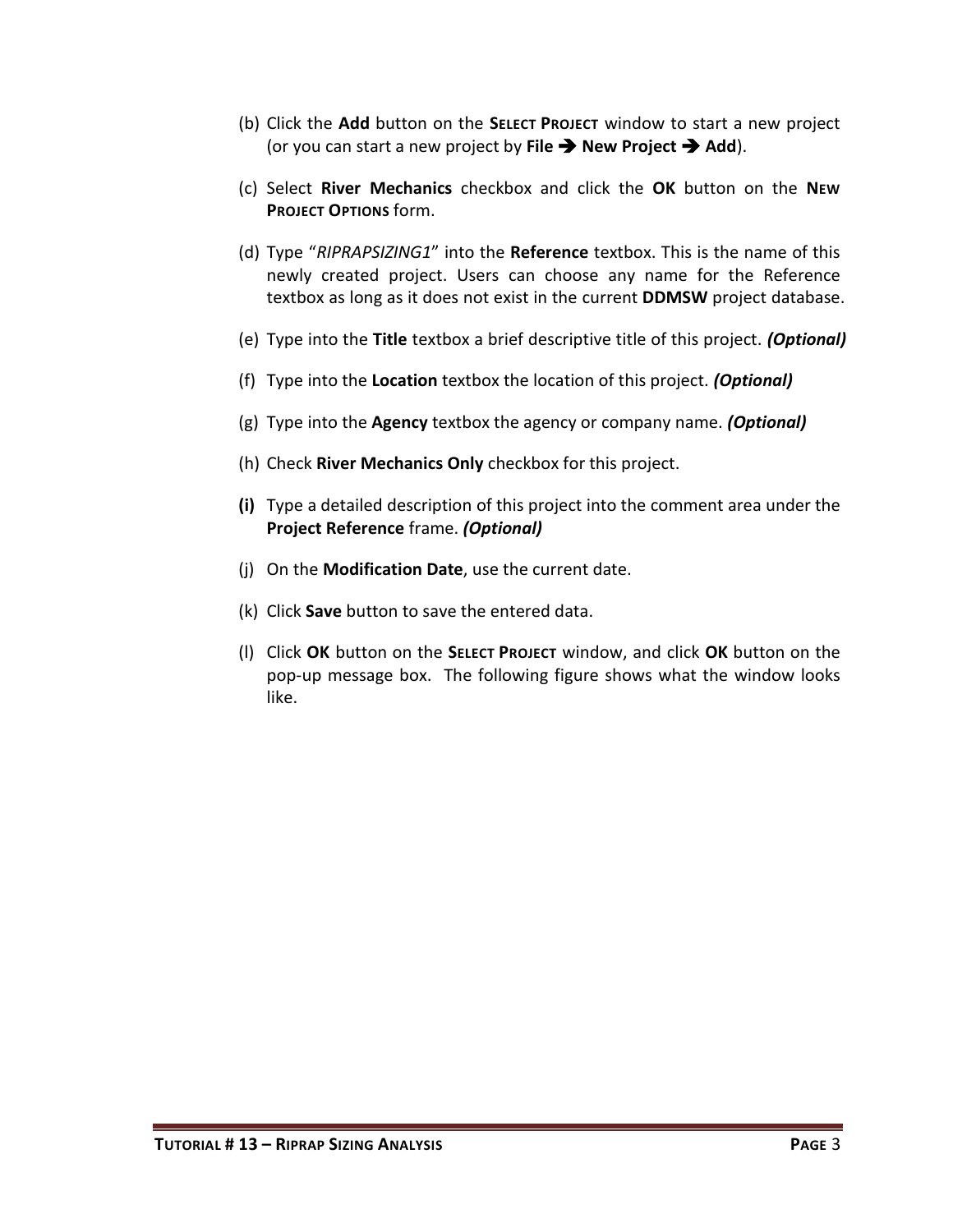|                                                                                                                                                                                                                                                                                                                                                                                                                                                                               | List                          |              |                        |     |    |
|-------------------------------------------------------------------------------------------------------------------------------------------------------------------------------------------------------------------------------------------------------------------------------------------------------------------------------------------------------------------------------------------------------------------------------------------------------------------------------|-------------------------------|--------------|------------------------|-----|----|
|                                                                                                                                                                                                                                                                                                                                                                                                                                                                               |                               |              |                        |     |    |
|                                                                                                                                                                                                                                                                                                                                                                                                                                                                               | Reference RIPRAPSIZING1       |              |                        |     |    |
|                                                                                                                                                                                                                                                                                                                                                                                                                                                                               | <b>Riprap Sizing Tutorial</b> |              |                        |     |    |
| <b>Select Project</b><br><b>Details</b><br><b>Project Reference</b><br><b>Project Defaults</b><br>Project ID 00040<br>Title  <br>Soils FCDMC<br>Location<br>Maricopa County, Arizona<br>Land Use FCDMC<br>Agency   Flood Control District of Maricopa County<br><b>▽ River Mechanics Only</b><br>This tutorial is set-up to give a step-by-step instruction on how to use<br>DDMSW to evaluate riprap materials for bank protection projects.<br>Modification Date 06/05/2014 |                               |              |                        |     |    |
|                                                                                                                                                                                                                                                                                                                                                                                                                                                                               |                               |              |                        |     |    |
|                                                                                                                                                                                                                                                                                                                                                                                                                                                                               |                               |              |                        |     |    |
|                                                                                                                                                                                                                                                                                                                                                                                                                                                                               |                               |              |                        |     |    |
|                                                                                                                                                                                                                                                                                                                                                                                                                                                                               |                               |              |                        |     |    |
|                                                                                                                                                                                                                                                                                                                                                                                                                                                                               |                               |              |                        |     |    |
|                                                                                                                                                                                                                                                                                                                                                                                                                                                                               |                               |              |                        |     |    |
|                                                                                                                                                                                                                                                                                                                                                                                                                                                                               |                               |              |                        |     |    |
|                                                                                                                                                                                                                                                                                                                                                                                                                                                                               |                               |              |                        |     |    |
|                                                                                                                                                                                                                                                                                                                                                                                                                                                                               |                               |              |                        |     |    |
|                                                                                                                                                                                                                                                                                                                                                                                                                                                                               |                               |              |                        |     |    |
|                                                                                                                                                                                                                                                                                                                                                                                                                                                                               |                               |              |                        |     |    |
|                                                                                                                                                                                                                                                                                                                                                                                                                                                                               |                               |              |                        |     |    |
|                                                                                                                                                                                                                                                                                                                                                                                                                                                                               |                               |              |                        |     |    |
|                                                                                                                                                                                                                                                                                                                                                                                                                                                                               | m.                            | <b>Olnfo</b> | Print<br><b>Delete</b> | Add | QK |

**Note:** the **Project ID** *00040* in the above figure is the database records unique read-only identifier of the project, which is automatically generated by the program when a new project is created. When the users create a new project, the **Project ID** of this new project will not be the same as the **Project ID** shown in the above figure.

# <span id="page-5-0"></span>**2.2 STEP 2 - PREPARE THE CROSS SECTION AND HYDRAULIC DATA**

Only one (1) cross section data, the "*STUDYLOCATIONROSSSECTION*", will be used for this tutorial. This cross section data will be imported from another project.

(a) To import the first cross section data (Study Location Cross Section Data), open the **IMPORT CROSS SECTIONS FROM ANOTHER PROJECT** form (**River Mechanics**  $\rightarrow$  **Import Cross Sections from Another Project**). Use the following data on the form.

|           | • Import Project Reference:     | <b>PROJECTXSECTIONS</b>          |
|-----------|---------------------------------|----------------------------------|
|           | • Option:                       | <b>Specific Cross section</b>    |
| $\bullet$ | <b>Import Cross Section ID:</b> | <i>STUDYLOCATIONCROSSSECTION</i> |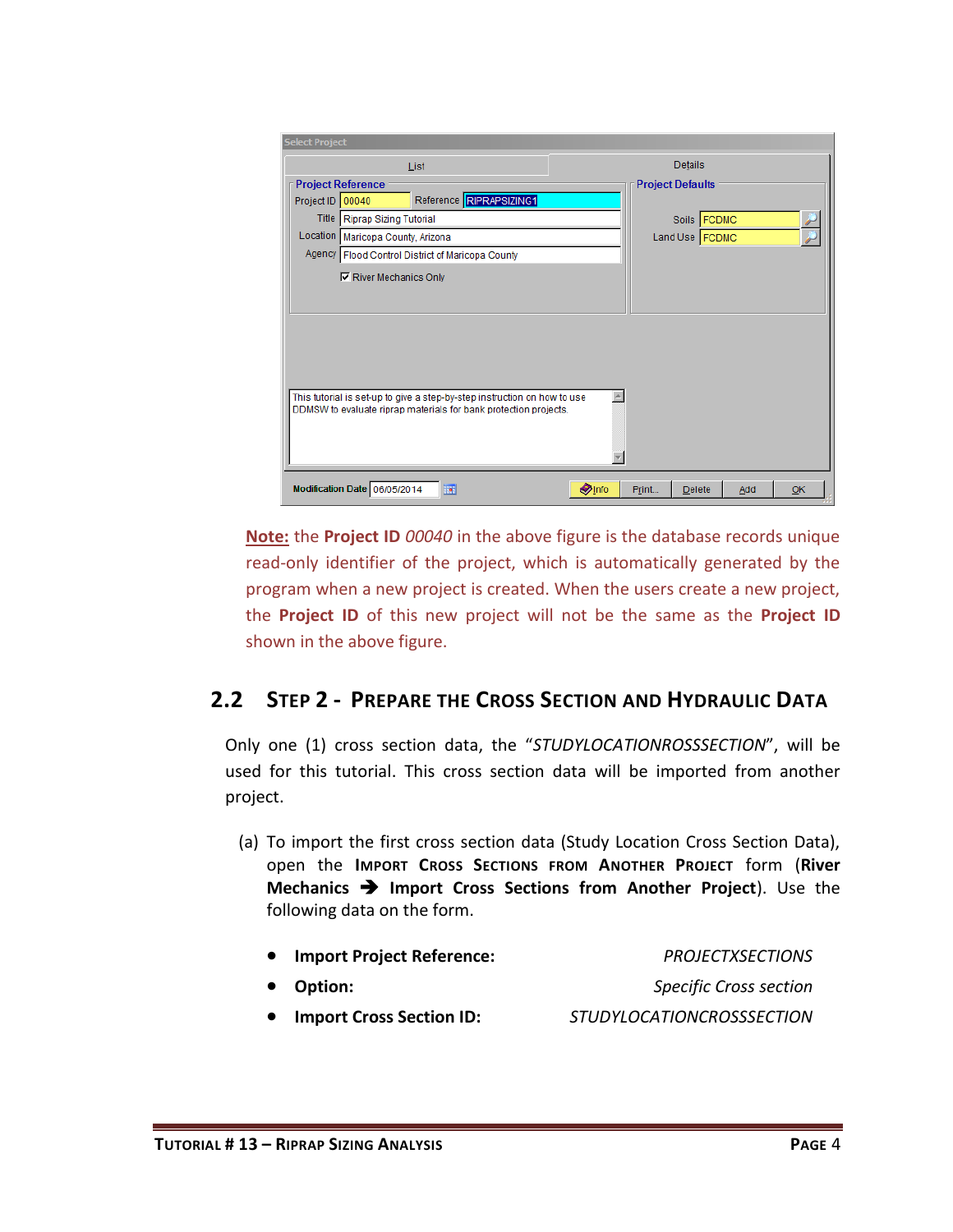| <b>Import Cross Sections From Another Project</b> |                               |
|---------------------------------------------------|-------------------------------|
|                                                   |                               |
| Import Project Reference                          | <b>PROJECTXSECTIONS</b>       |
| Option                                            | <b>Specific Cross Section</b> |
| Import Cross Section ID                           | STUDYLOCATIONCROSSSECTION     |
|                                                   |                               |
|                                                   |                               |
|                                                   | QK<br>Import                  |

(b) Once the specified data have been selected, click the **Import** button. Select **Yes** to proceed, and hit **OK** to close the **IMPORT CROSS SECTION FROM ANOTHER PROJECT** form.

| <b>Question</b> |                                                                                                                                                                                |  |
|-----------------|--------------------------------------------------------------------------------------------------------------------------------------------------------------------------------|--|
|                 | This will import Cross Section BRIDGECROSSSECTION<br>from PROJECTXSECTIONS to the current project.<br>- Data with the same ID will be overwritten.<br>Do you want to continue? |  |
|                 | Yes<br>No                                                                                                                                                                      |  |

(c) To check if the bridge cross section data has been successfully imported, open the **NATURAL CROSS SECTIONS** form (**River Mechanics Cross Section Geometry**). For the **Cross Section ID**, select *"STUDYLOCATIONCROSSSECTION"* by clicking the Selector button at the right side of the **ID** textbox.

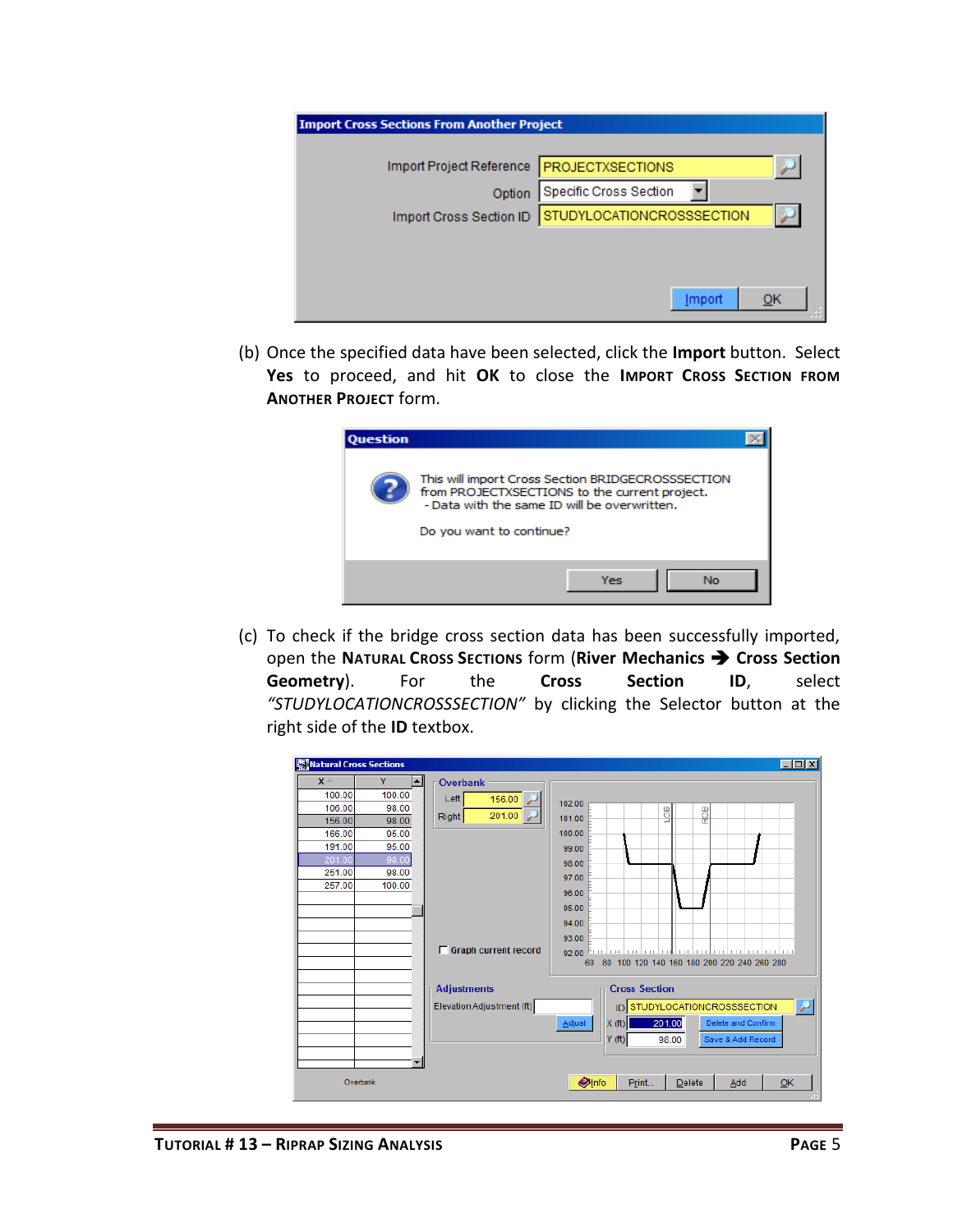Compare the geometric data on the **NATURAL CROSS SECTIONS** form against the tabulated data listed below. Make necessary data edits or adjustments on the form, if necessary. Click **OK** to close the form.

| <b>Station (X)</b> | <b>Elevation (Y)</b> | <b>Notes</b>              |
|--------------------|----------------------|---------------------------|
| 100                | 100                  |                           |
| 106                | 98                   |                           |
| 156                | 98                   | Left Bank Station         |
| 166                | 95                   |                           |
| 191                | 95                   |                           |
| 201                | 98                   | <b>Right Bank Station</b> |
| 251                | 98                   |                           |
| 257                | 100                  |                           |

(d) To check if the imported hydraulic data has all the correct **Flow Rates (cfs)**, **Slopes (ft/ft)**, and **Manning's n (Channel, LOB, and ROB)** data, open the **CROSS SECTION HYDRAULICS** form (**River mechanics Cross Section Hydraulics**). Make sure that the **Cross Section ID** is set to *"STUDYLOCATIONCROSSSECTION"* and only the "Design" checkbox is checked. Please note the dominant flow event will not be used in the Riprap Sizing analysis.

| <b>River Mechanics - Cross Section Hydraulics</b>           |                                                              |                            |                   | $ \Box$ $\times$ |
|-------------------------------------------------------------|--------------------------------------------------------------|----------------------------|-------------------|------------------|
| <b>Section ID</b>                                           | <b>Entire Cross Section</b>                                  |                            |                   |                  |
| STUDYLOCATIONCROSSSECTION                                   | Source   Calculate Data                                      | $\nabla$ Design            | $\Gamma$ Dominant |                  |
|                                                             | Flow Rate (cfs)                                              | 3200                       |                   |                  |
| <b>Cross Section ID</b><br><b>STUDYLOCATIONCROSSSECTION</b> | Slope (ft/ft)                                                | 0.015000                   |                   |                  |
|                                                             | Manning's n Channel                                          | 0.035                      |                   | Man's n          |
|                                                             | Manning's n LOB                                              | 0.035                      |                   |                  |
|                                                             | Manning's n ROB                                              | 0.035                      |                   |                  |
|                                                             | Wetted Area (sq ft)                                          |                            |                   |                  |
|                                                             | Wetted Perimeter (ft)                                        |                            |                   |                  |
|                                                             | Average Width (ft)                                           |                            |                   |                  |
|                                                             | Top Width (ft)                                               |                            |                   |                  |
|                                                             | Hydraulic Depth (ft)                                         |                            |                   |                  |
|                                                             | Normal or Max Depth (ft)                                     |                            |                   |                  |
|                                                             | Velocity (ft/sec)                                            |                            |                   |                  |
|                                                             | Main Channel (Bedform Scour)<br>Same as Entire Cross Section | Design $\nabla$            |                   |                  |
|                                                             | Hydraulic Depth (ft)                                         |                            |                   |                  |
|                                                             |                                                              |                            |                   |                  |
|                                                             | Velocity (ft/sec)                                            |                            |                   |                  |
|                                                             | <b>Froude Number</b>                                         |                            |                   |                  |
| <b>Olnfo</b><br><b>HEC-RAS</b><br>Print<br>Copy             | <b>Delete</b><br>Add<br>Graph                                | X Section<br><b>Detail</b> | Update            | QK               |

Compare the imported data on the form against the actual data as follows:

**Cross Section ID:** *STUDYLOCATIONCROSSSECTION*

**Design Flow Rate (cfs):** *3200*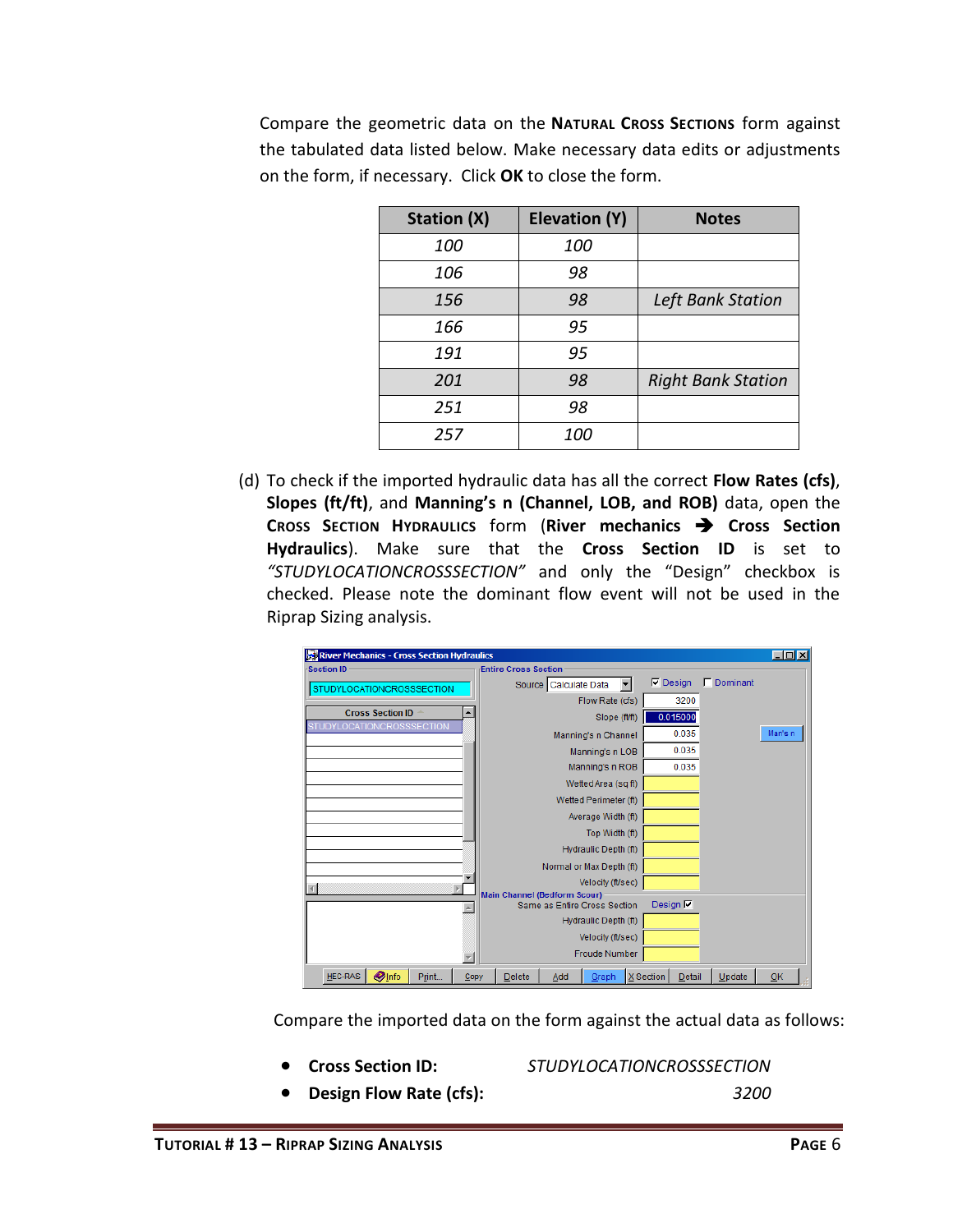- **Design Slope (ft/ft):** *0.015*
- **Design Manning's n (Channel, LOB, and ROB):** *0.035*
- (e) If everything checks out, click the **Update** button to update the hydraulic analysis results.
- (f) On the **SELECT OPTION** form, select *"This Record"* and click **OK**. Hit **Yes** to continue.



After the update, the **RIVER MECHANICS – CROSS SECTION HYDRAULICS** window looks like the following figure.

| River Mechanics - Cross Section Hydraulics                               |                             |                       |                          |                 |        |          | $\Box$ o $\overline{\mathbf{x}}$ |
|--------------------------------------------------------------------------|-----------------------------|-----------------------|--------------------------|-----------------|--------|----------|----------------------------------|
| <b>Section ID</b>                                                        | <b>Entire Cross Section</b> |                       |                          |                 |        |          |                                  |
| STUDYLOCATIONCROSSSECTION                                                |                             | Source Calculate Data |                          | $\nabla$ Design |        | Dominant |                                  |
|                                                                          | Total Scour                 |                       | Flow Rate (cfs)          |                 | 3200   |          |                                  |
| <b>Cross Section ID</b><br>$\blacktriangle$<br>STUDYLOCATIONCROSSSECTION |                             |                       | Slope (ft/ft)            | 0.015000        |        |          |                                  |
|                                                                          |                             |                       | Manning's n Channel      |                 | 0.035  |          | Man's n                          |
|                                                                          |                             |                       | Manning's n LOB          |                 | 0.035  |          |                                  |
|                                                                          |                             |                       | Manning's n ROB          |                 | 0.035  |          |                                  |
|                                                                          |                             |                       | Flow Area (sq ft)        |                 | 328.86 |          |                                  |
|                                                                          |                             |                       | Wetted Perimeter (ft)    |                 | 155.35 |          |                                  |
|                                                                          |                             |                       | Average Width (ft)       |                 | 73.12  |          |                                  |
|                                                                          |                             |                       | Top Width (ft)           |                 | 153.98 |          |                                  |
|                                                                          |                             |                       | Hydraulic Depth (ft)     |                 | 2.14   |          |                                  |
|                                                                          |                             |                       | Normal or Max Depth (ft) |                 | 4.50   |          |                                  |
|                                                                          |                             |                       | Velocity (ft/sec)        |                 | 9.73   |          |                                  |
|                                                                          |                             |                       |                          |                 |        |          |                                  |
|                                                                          |                             |                       |                          |                 |        |          |                                  |
|                                                                          |                             |                       |                          |                 |        |          |                                  |
|                                                                          |                             |                       |                          |                 |        |          |                                  |
| <b>Olnfo</b><br>Print<br>Copy                                            | <b>Delete</b>               | Add                   | Graph                    | X Section       | Detail | Update   | QK                               |

(g) Click **OK** to close the **RIVER MECHANICS – CROSS SECTION HYDRAULICS** form.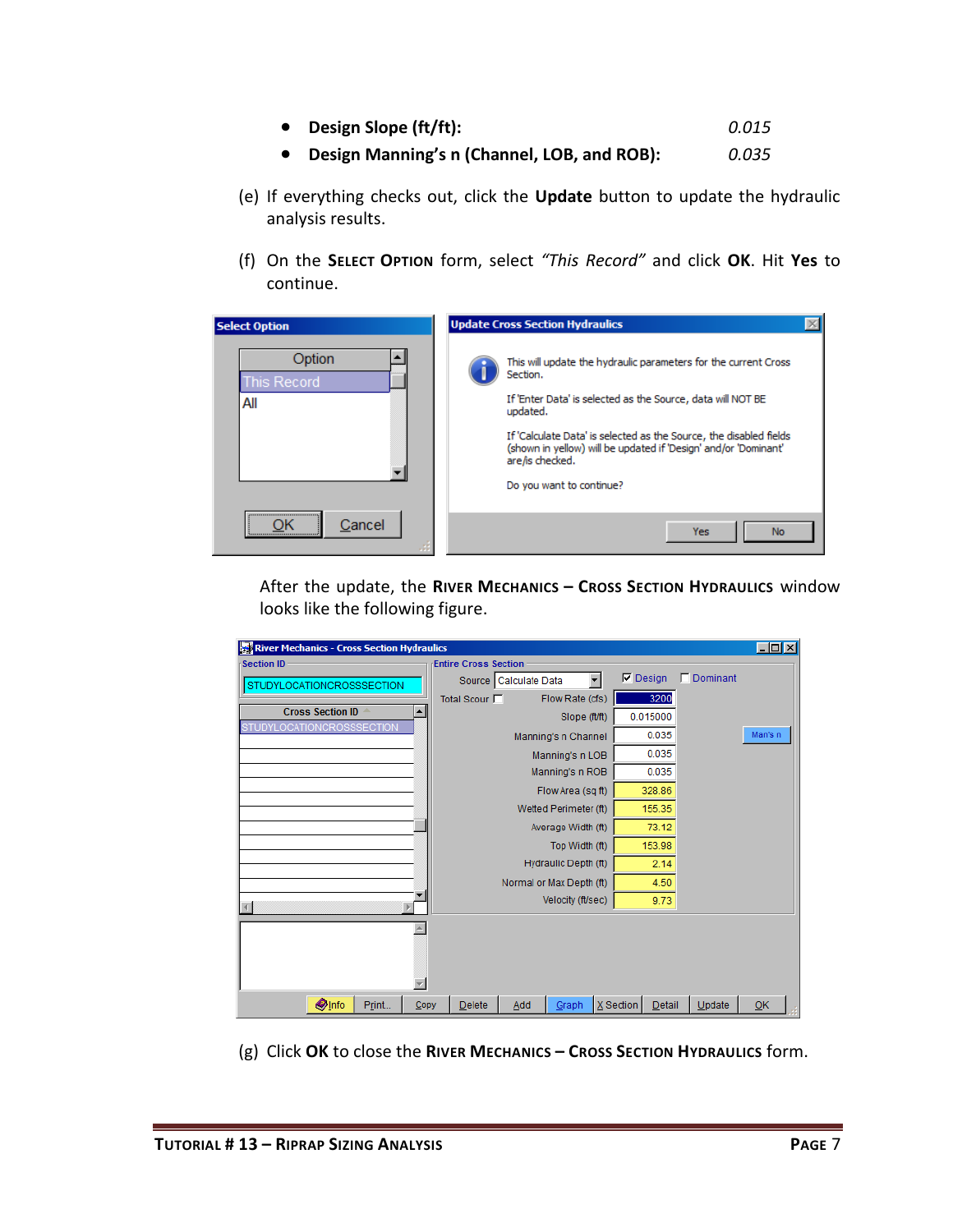# <span id="page-9-0"></span>**2.3 STEP 3 - CALCULATE RIPRAP SIZE**

(a) From the menu bar of main application window, click **River Mechanics Riprap** to open the **RIVER MECHANICS - RIPRAP** window.



|                 | River Mechanics - Riprap |                                      |                    |       |        |         |        | $\Box$ D $\times$ |
|-----------------|--------------------------|--------------------------------------|--------------------|-------|--------|---------|--------|-------------------|
|                 | List                     |                                      |                    |       |        | Details |        |                   |
| ID<br><b>AL</b> | Cross Section ID         | D <sub>50</sub><br>(f <sup>t</sup> ) |                    |       | Type   |         |        | A,                |
|                 |                          |                                      |                    |       |        |         |        |                   |
|                 |                          |                                      |                    |       |        |         |        |                   |
|                 |                          |                                      |                    |       |        |         |        |                   |
|                 |                          |                                      |                    |       |        |         |        |                   |
| $\blacksquare$  |                          |                                      |                    |       |        |         |        | ×                 |
|                 |                          | $\leftrightarrow$ Help               | $\rightarrow$ Info | Print | Delete | Add     | Update | QK                |

- (b) Click **Add** button on the **RIVER MECHANICS - RIPRAP** window.
- (c) Enter "*CHNL1*" into the **Location ID** textbox
- (d) Browse for "*Channel Banks on Curved Reach*" in the **Type** textbox
- (e) Click **OK** on the **SELECT TYPE** dialog box.
- (f) Check **Use Cross Section ID** check box
- (g) Browse for "*STUDYREACHCROSSSECTION*" in the **Section ID** textbox.
- (h) Click **OK** on the **SELECT CROSS SECTION ID** dialog box.
- (i) Enter "*3*" into the **Bank Slope (H:V)** textbox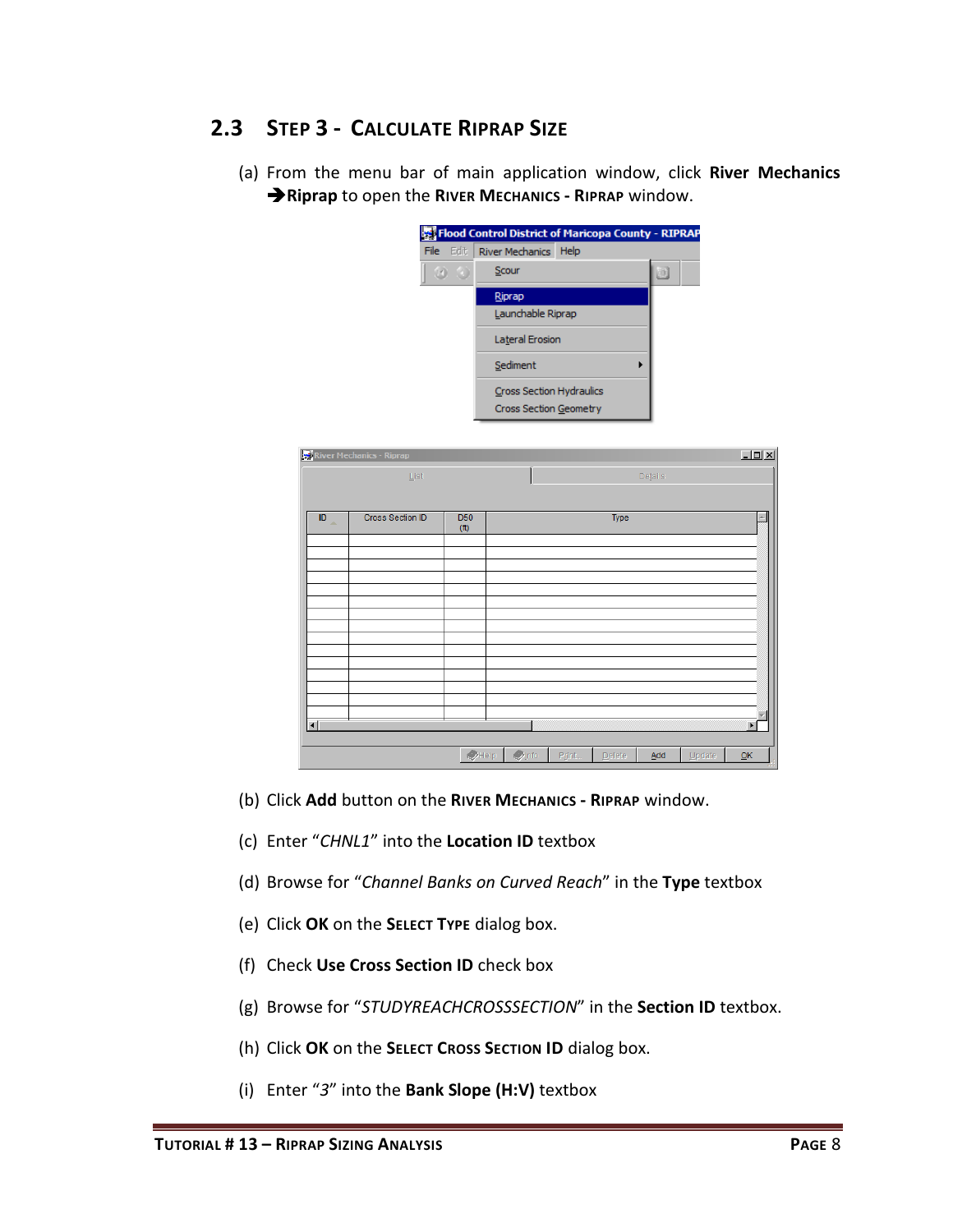- (j) Enter "*150.00*" into the **Specific Weight Stone (lb/cu ft)** textbox
- (k) Enter "*62.40*" into the **Specific Weight Water (lb/cu ft)** textbox
- (l) Select "*Angular*" from the drop down for Riprap **Type** in the **Safety Factor** frame.
- (m)Click the **Save** button.
- (n) Click **Update** button to compute riprap median size **D50 (ft)**.
- (o) Highlight "*This Record*" in the **SELECTION OPTION** window and click **OK**. Click **Yes** when the **CALCULATE RIPRAP SIZE** dialog box opens.



After the update process is finished, the window looks like what is shown in the following figure. Click **OK** to close the window.

| <b>River Mechanics - Riprap</b>      |                |                               |      |                      |         | $ \Box$ $\times$ |
|--------------------------------------|----------------|-------------------------------|------|----------------------|---------|------------------|
| List                                 |                |                               |      |                      | Details |                  |
| - ID                                 |                |                               |      |                      |         |                  |
| Location ID CHNL1                    |                | <b>Ⅳ</b> Use Cross Section ID |      |                      |         |                  |
| Type   Channel Banks on Curved Reach |                |                               |      |                      |         |                  |
| Section ID STUDYLOCATIONCROSSSECTION |                |                               |      |                      |         |                  |
|                                      |                |                               |      |                      |         |                  |
| <b>Channel Banks on Curved Reach</b> |                | <b>Gradation (ft)</b>         |      | <b>Safety Factor</b> |         |                  |
| Avg Velocity (ft/s)                  | 9.73           | D15                           | 1.32 | Type Angular         |         |                  |
| Bank Slope (H:V)                     | 3:1            | D50                           | 2.64 | Value                | 1.00    |                  |
| Specific Weight Stone (Ib/cu ft)     | 150.00         | D85                           | 3.43 | Default              | 1.00    |                  |
| Specific Weight Water (Ib/cu ft)     | 62.40          | D <sub>100</sub>              | 4.22 | Custom $\Box$        |         |                  |
| D50(f <sub>th</sub> )                | 2.64           |                               |      |                      |         |                  |
|                                      |                |                               |      |                      |         |                  |
|                                      |                |                               |      |                      |         |                  |
|                                      |                |                               |      |                      |         |                  |
|                                      |                |                               |      |                      |         |                  |
|                                      |                |                               |      |                      |         |                  |
|                                      |                |                               |      |                      |         |                  |
|                                      | $\bullet$ Help | <b>Olnfo</b>                  |      |                      |         |                  |